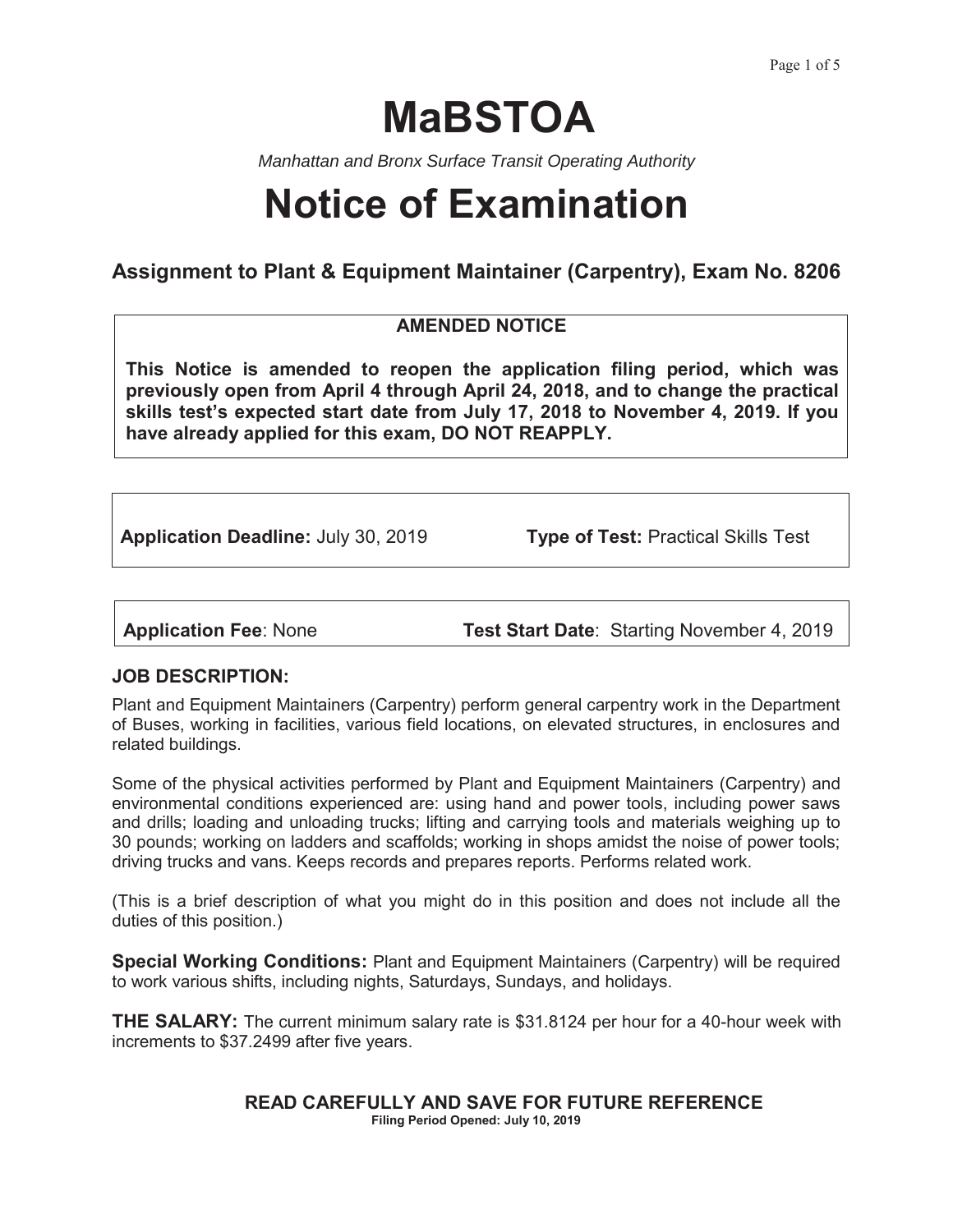## **ELIGIBILITY TO TAKE THE EXAMINATION:**

**Education and Experience Requirements:** This examination is open to each MaBSTOA employee who **on the first date of the practical skills test:**

- 1. is employed in the title of Bus Maintainer (Body), Bus Maintainer (Chassis) or Plant and Equipment Maintainer in any specialty
- 2. is not otherwise ineligible

If you do not know if you are eligible, **check with your department's Human Resources Representative.** Your eligibility will be will be reviewed prior to the practical skills test and only those who meet the eligibility requirements will be called to take the test.

**This examination is NOT open to employees of New York City Transit, MTA Bus or to employees of other MTA agencies.** 

#### **REQUIREMENTS TO BE ASSIGNED:**

**Driver License Requirement**: At the time of assignment you must possess a motor vehicle driver license valid in the state of New York. If you have moving violations, license suspensions or an accident record, you may be disqualified. This license must be maintained for the duration of your employment.

**Drug Screening Requirement:** You must pass a drug screening in order to be promoted, and if promoted, you will be subject to random drug and alcohol tests for the duration of your employment. Additionally, if you have tested positive on a drug and alcohol test or had a refusal to the test during pre-employment or while employed by a Federal DOT-regulated employer during the applicable period, you must have completed the Substance Abuse Professional (SAP) process required by federal law in order to be appointed to this safety sensitive position.

#### **HOW TO OBTAIN AN APPLICATION:**

If you believe you meet the requirements in the "Eligibility to Take Examination" section, submit an application online in accordance with the instructions below by the last day of the application period. MTA New York City Transit will **not** accept applications in person.

**MTA EXAM INFORMATION CENTER:** Open Monday through Friday, from 9 AM to 5 PM, in the lobby at 180 Livingston Street, Brooklyn, New York. Directions: take the A, C, F or R trains to the Jay Street Metro-Tech Station or, the 2 or 3 train to the Hoyt Street Station.

## **REQUIRED FORM:**

Application: Make sure that you follow all instruction with your Application. Save a copy of the instructions for future reference.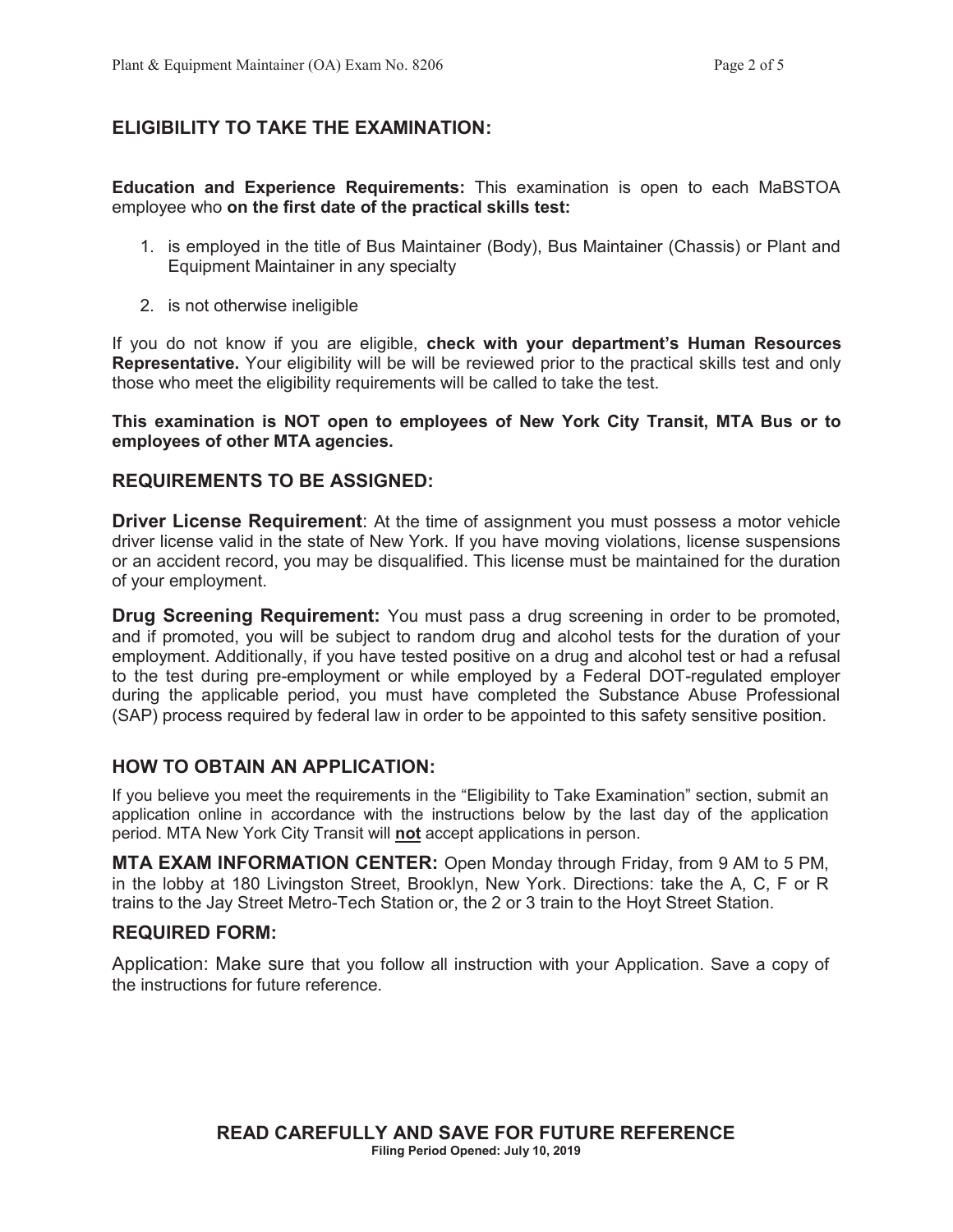## **HOW TO SUBMIT AN APPLICATION:**

New York City Transit will **not** accept *Applications* in person.

## **Online Applications:**

1. Apply using the "BSC" employee portal at www.mymta.info by the last day of the application period.

Note: The application system may not function properly with mobile devices or tablets. For best results when applying, please use Internet Explorer, open a new window, and avoid having multiple tabs open on the same window.

- 2. Once you have logged in, click on the My Job Search ribbon and then click on Exams (non-Railroad).
- 3. Follow the steps to submit an application.
- 4. A confirmation number will appear on the same page after submitting your application (Save this number for future reference).

IMPORTANT: Your application submission confirms that you have read this Notice of Examination, including any test dates and the requirements to compete in this exam.

Computers with internet access are available on a limited basis at branches of the New York Public Library, the Brooklyn Public Library and the Queens Library to patrons with a valid library card.

#### **ADMISSION LETTER**

You will receive an *Admission Letter* in the mailed about 10 days before the start date of the practical skills test. If you do not receive an *Admission Letter* at least 4 days before the test date, you may obtain a duplicate letter at the MTA Exam Information Center located in the lobby of 180 Livingston Street, Brooklyn, NY 11201, Mondays through Fridays, 9 AM to 3 PM. A paper copy of the *Admission Letter* is your ticket for admission to the practical skills test.

#### **PROOF OF IDENTIFICATION**

You must present your employee ID when you arrive to take the practical skills test.

#### **THE TEST**

The practical skills test may test your ability to produce a satisfactory sample of carpentry work while demonstrating safe and proper use of hand and or power tools. A score of 70 is required to pass.

#### **TEST ADMINISTRATION GUIDELINES:**

**Warning:** You are not permitted to enter the test site with cellular phones, beepers, pagers, cameras, portable media players, or other electronic devices. Calculators are permitted: however, they must be hand-held, battery or solar powered, numeric only. Calculators with functions other than addition, subtraction, multiplication and division are prohibited. Electronic devices with an alphabetic keyboard; or with word processing or date recording capabilities such as planners, organizers, etc. are prohibited. If you do bring any of these devices in the building at any time before, during or after the test, you may **not** receive your test results, your test score may be nullified, and if applicable, your application fee will **not** be refunded.

**Leaving:** You must leave the test site once you finish the test. If you leave the test site after being fingerprinted but before finishing the test, you will not be permitted to re-enter. If you disregard these instructions and re-enter the test site, you may not receive your test results.

**READ CAREFULLY AND SAVE FOR FUTURE REFERENCE**

**Filing Period Opened: July 10, 2019**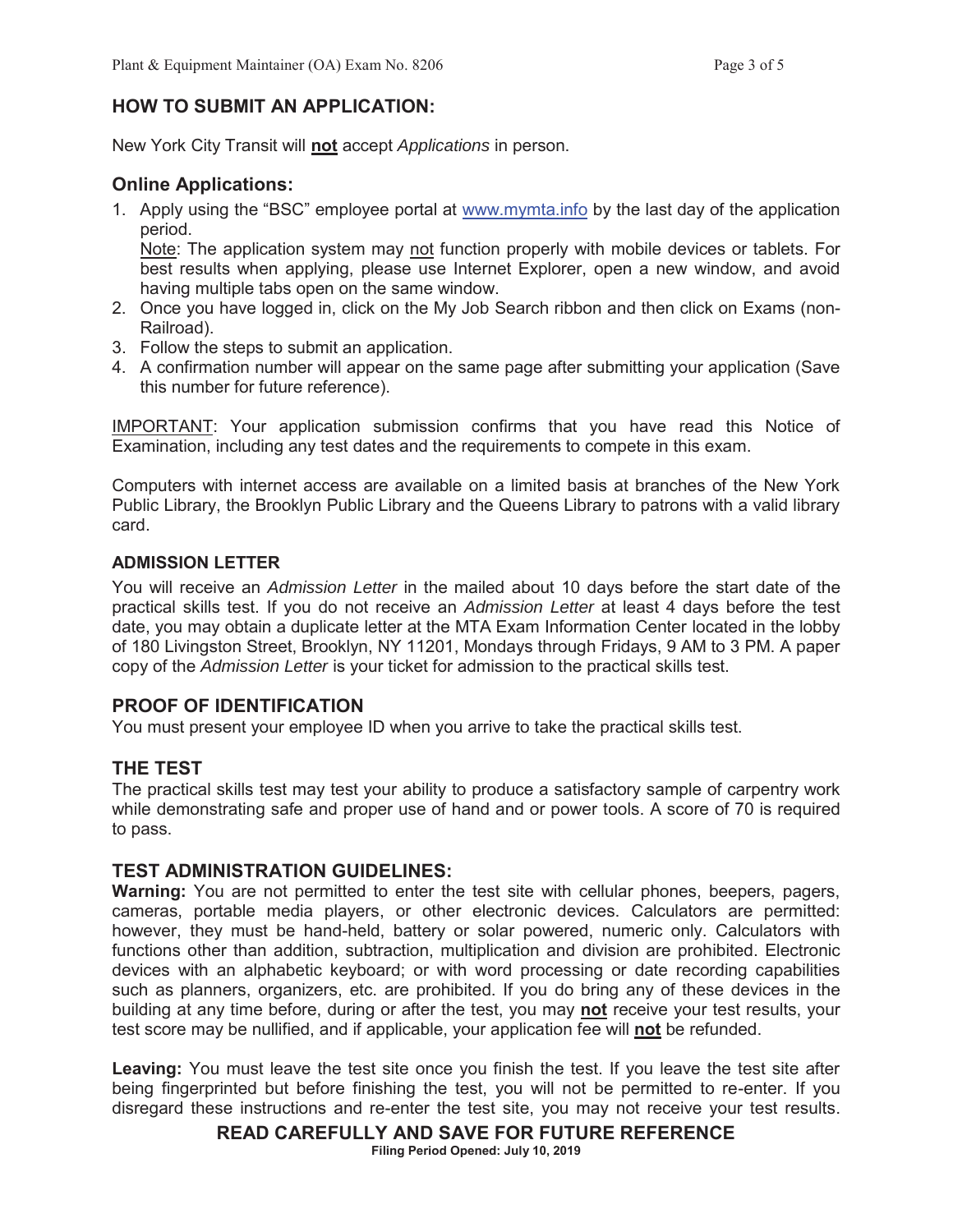#### **THE TEST RESULTS**

Seniority scores will be factored only for those candidates who pass the test. Your seniority score will be 70 plus 3 points for each year of service in MaBSTOA up to a maximum total of 100 for 10 years of service. Your score will be credited through the first date of the practical skills test, up to a maximum of 10 years. Partial seniority will be given for each day served as a MaBSTOA employee. Ties resulting from identical scores will be broken in an equitable manner to be determined by the NYC Transit Personnel Testing, Selection and Classification Unit.

#### **ELIGIBLE LIST**

If you pass the practical skills test and are found eligible, your name will be place in final score order on an eligible list and you will be given a list number. You will be notified by mail of your test results. As vacancies occur, candidates will be considered for appointment in eligible list order. If you meet all requirements and conditions, you will be considered for appointment when your name is reach on the eligible list. Candidates who pass the practical skills test are not guaranteed assignment.

## **SPECIAL ARRANGEMENTS**

Late Filing: Consult your department's Human Resources representative to determine the procedure for filing a late application if you meet the following conditions:

- 1. You are absent from work for at least one-half of the application period and are unable to apply for reasons such as vacation, sick leave or military duty; or
- 2. You become eligible after the above application period, but on or before the first date of the practical skills test.

**Special Test Accommodations:** If you plan to request a special testing accommodation due to disability or an alternate test date due to your religious belief, follow the instructions included with you Application and mail your request to the address found in the "Correspondence Section" below no later than 30 days prior to the scheduled test date.

#### **Make-up Test:**

You may apply for a make-up test if you cannot take the test on the regular test date for any of the following reasons:

- 1. Compulsory attendance before a public body; or
- 2. On-the-job injury or illness where such applicant is an employee of any agency of the Metropolitan Transportation Authority (MTA) of New York State; or
- 3. Absence for one week following the death of spouse, domestic partner, parent, sibling, child or child of a domestic partner; or
- 4. Absence due to ordered military duty; or
- 5. A clear error for which MTA NYC Transit is responsible; or
- 6. A temporary disability, pregnancy-related, or child-birth-related condition preventing you from taking the test.

To request a make-up test, mail your request and your documentation of special circumstance to the address found in the "Correspondence Section" below within 60 days of your scheduled test date or make the request within 60 days of restoration to your position after performing ordered military duty.